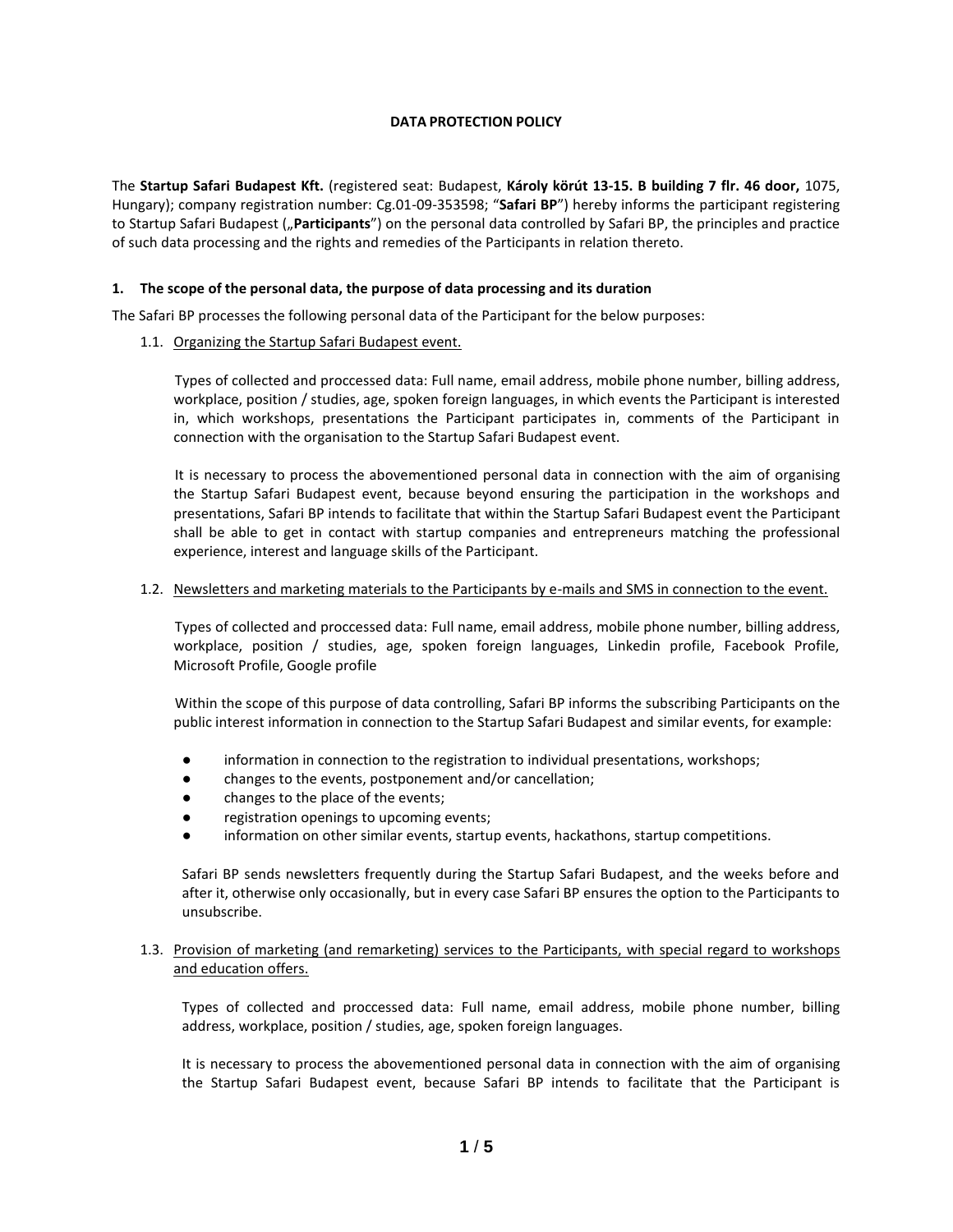informed on the events, workshops, courses and special offers matching the professional experience, interest and language skills of the Participant.

### 1.4. Contacting the Participants with potential job opportunities.

Types of collected and processed data: Full name, email address, mobile phone number, billing address, workplace, position / studies, age, active jobseeker (yes/no), interested in receiving job opportunities even if not an active jobseeker (yes/no), Linkedin profile ID, spoken foreign languages.

It is necessary to process the abovemenioned personal data in connection to organising the Startup Safari Budapest event, because beyond ensuring the participation in the workshops and presentations, Safari BP intends to ensure that the Participant can get in contact with employers offering job opportunities matching the professional experience, interest and language skills of the Participant. In order to facilitate it, Safari BP may get in contact with the Participant regarding job opportunities.

# **The Safari BP does not control sensitive, special category data.**

The Safari BP makes its best effort to keep up-to-date personal data of the Participants. In order to ensure this goal, the Safari BP encourages the Participants to notify Safari BP on the change of their personal data provided to Safari BP. The Safari BP also contacts the Participants from time to time to update the personal data of the Participants controlled by the Safari BP.

# Duration of the data processing

The Safari BP controls personal data of the Participants maximum for the duration necessary for the purpose of the data controlling or until the issuance of a request for erasure by the Participant, depending on which occurs earlier, except for the data required to be retained under accounting laws. The Safari BP revises regularly if the controlled personal data is necessary for the performance of its purpose.

# **2. Basis of data processing**

The legal basis of the data management is the consent of the Participant as data subject under Article 5 (1) d.) of Act CXII of 2011 on the Right to Informational Self-determination and Freedom of Information ("**Data Protection Act**") and Article 6. (1) a) of REGULATION (EU) 2016/679 OF THE EUROPEAN PARLIAMENT AND OF THE COUNCIL on the protection of natural persons with regard to the processing of personal data and on the free movement of such data, and repealing Directive 95/46/EC ("**GDPR**").

In the course of buying ticket to the Startup Safari Budapest event on the webpage [www.tixa.hu](http://www.tixa.hu/) the Participant expressly consents to the processing of his/her personal data for the purpose of organising the Startup Safari Budapest in line with this policy.

In the course of registration to the Startup Safari Budapest event on the webpage [budapest.startupsafari.com](http://budapest.startupsafari.com/) the Participants may give their consent to the data processing for the purposes under Sections 1.2, 1.3 and 1.4 optionally, following the ticket purchase.

3. Access to data, data transfer, security, data processing

The personnel of Safari BP contributing to the organisation of Startup Safari Budapest have access to the personal data. Safari BP will forward the Participant's name, e-mail address, ticket type, and QR code of its ticket to the contractual partners performing the entry tasks in accordance with Section 1.1. in order to facilitate access to the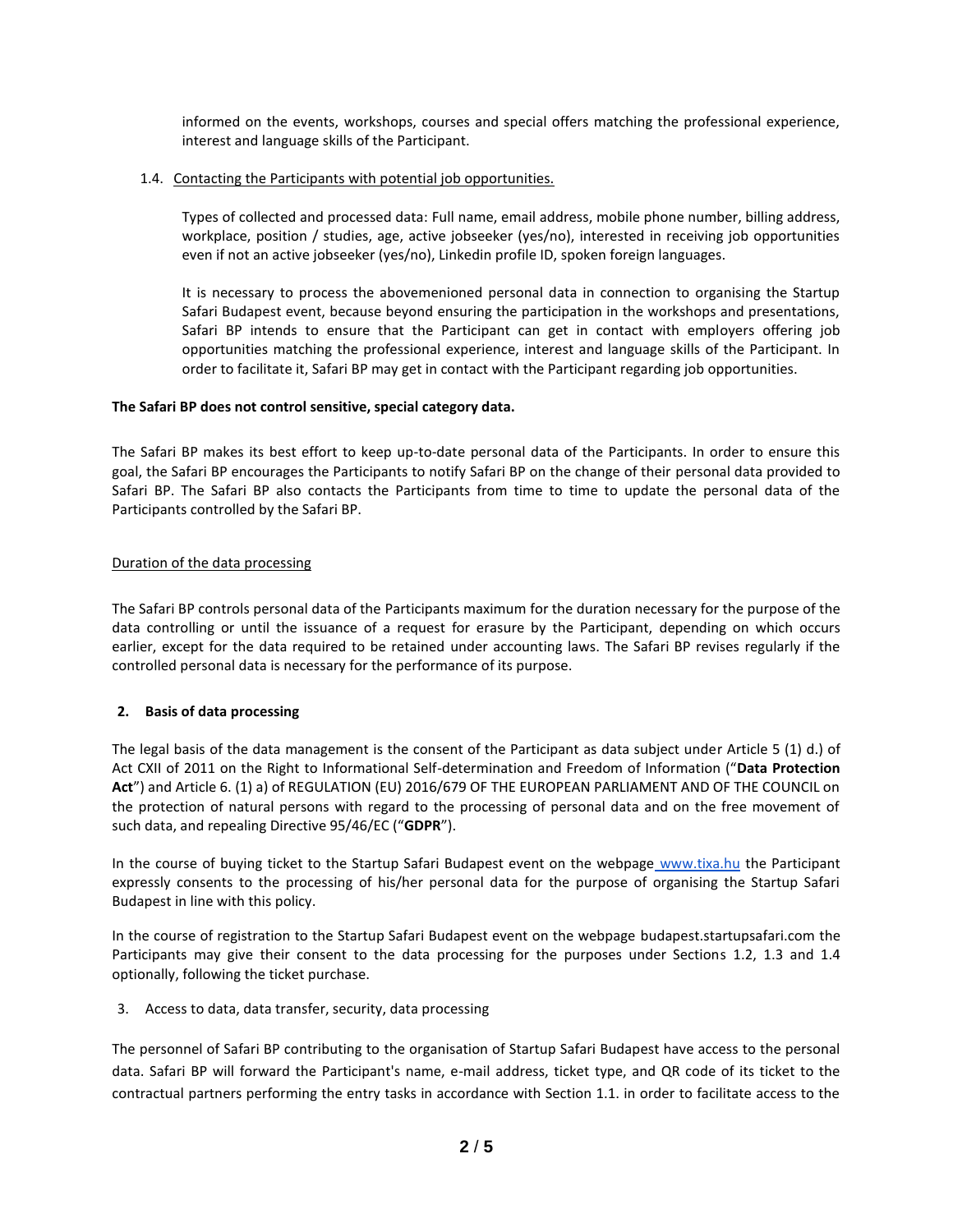event specified in point 1 in order to perform security and access tasks, if the access to the event is not performed by the Data Controller. The Participant may request information on the identity and data of the respective contractual partner from the representative of the Data Controller indicated in point 6.

The Safari BP transfers the full name, e-mail address, ticket category and ticket QR code of the Participant and the list of events the Participants attended to SAFARI UG (haftungsbeschränkt) (székhely: Im Klapperhof 7 – 23, 50670 Cologne, Germany, registration number: HRB 91279) for the purposes highlighted in 1.2 and 1.3.

The Safari BP does not transfer personal data of the Participants to its other contracting parties, sponsors, except if the Participants give specific consent to it.

The Safari BP stores the personal data in the servers of Google Drive and Talque [\(https://www.talque.com\)](https://www.talque.com/). Talque performs tests regularly on the security systems of its servers. Talque fixes the discovered defects without delay, its software applies state of the art security solutions in order to ensure that not only its servers but also its software is protected against intrusion. Double factor authentication, the user identification solution and the software's data transfer functions ensure the security of the stored data.

The Safari BP processes the personal data by automatized methods and uses the following data processing services:

TIXA [\(www.tixa.hu\)](http://www.tixa.hu/) Trello [\(www.trello.com\)](http://www.trello.com/), Landingi (www.landingi.com); Active Campaign [\(www.activecampaign.com\)](http://www.activecampaign.com/), Szamlazz.hu [\(www.szamlazz.hu\)](http://www.szamlazz.hu/), ManyChat [\(https://manychat.com/\)](https://manychat.com/), Zapier [\(https://zapier.com\)](https://zapier.com/) ; Talque [\(www.talque.com\)](http://www.talque.com/),

The Safari BP acts with the utmost care in order to prevent data protection incidents. In the case of any data protection incidents, the Safari BP provides maximum transparency to the Participants and the acting authorities.

### **4. Cookies**

The Participants buy their tickets to the Budapest Startup Safari via the webpage [https://tixa.hu/adatvedelem,](https://tixa.hu/adatvedelem) please refer t[o https://tixa.hu/adatvedelem](https://tixa.hu/adatvedelem) for information about the cookies used on the webpage www.tixa.hu.

The Safari BP uses the following cookies on the webpage of Budapest Startup Safari event, [https://budapest.startupsafari.com/:](https://budapest.startupsafary.com/)

#### *Facebook pixel*

Facebook Pixel is an analytical tool which indicates to facebook, which websites the user (who is also a facebook user) visited and the user's activity on the website. Only facebook has access to the personal data of the user, Safari BP does not have access to it.

#### *Google Analytics statistical tracking code*

The Google Analytics is the most widespread web analytical tool. Its tracking code provides anonym statistical data about the users' activity on the website.

#### *Google Remarketing tag*

The Google Remarketing tag places a cookie on the computer of the user enabling Google to show advertisements and information to the user on other websites on Google's own display network.

### *Hotjar*

The Hotjar is a web activity analytical tool. It anonymously records the activity of the user on the website, and thus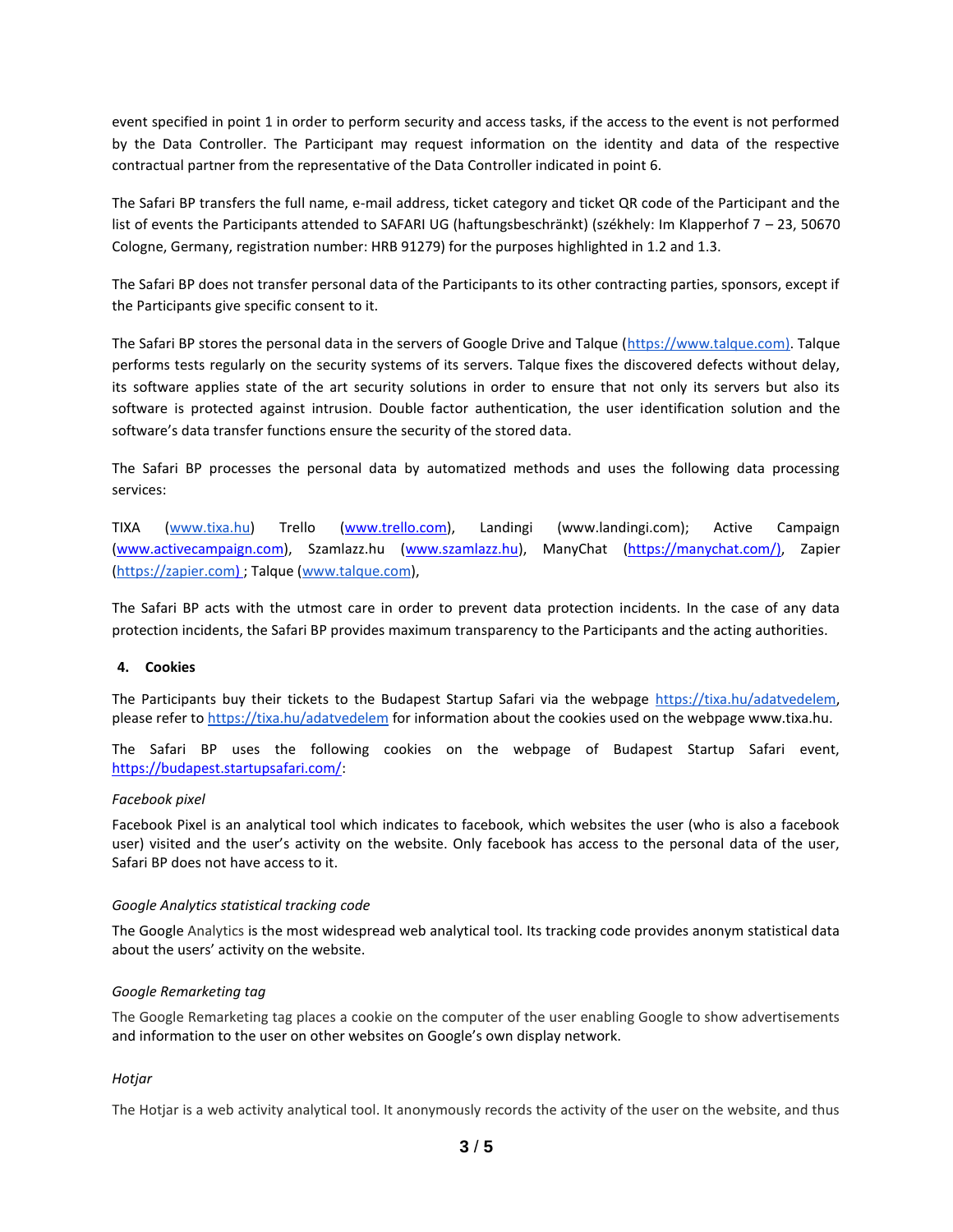the activity of the user can be tracked, however, the personal data of the user is not shared with Safari BP.

## **5. Rights of the Participants**

With regard to the personal data proccessed by the data controller or data proccessors acting on behalf of, by the accreditation of, or by the order of the data controller, in accordance with the provisions of the Data Protection Act, Participants are entitled

- by request, to gain access to their personal data and to the information on the method relating to its proccess (right of access by the data subject)
- by request or by other legal title relying on the provisions of Part II/A. of the Data Protection Act, to the rectification or completion of their personal data (right to rectification)
- by request or by other legal title relying on the provisions of Part II/A. of the Data Protection Act, to the restriction of the proccessing of their personal data (right to restriction of proccessing)
- by request or by other legal title relying on the provisions of Part II/A. of the Data Protection Act, to the erasure of their personal data (right to erasure or "right to be forgotten").

The Participants are entitled to object against the process of, request the rectification of, or infromation about the method of the proccess of their personal data, even after giving their consent to the proccess of the data concerned. Should the Safari BP as data controller or the data proccessors acting on behalf of, by the accreditation of, or by the order of the data controller rectify, erase or restrict the proccess of the personal data concerned, the data controller informs the data proccessors about the rectification, erasure or restriction and about its content thereof, in order for the data proccessors to execute the rectification, erasure or restriction on the personal data proccessed by them.

In case of infringement of personal data or in case of the the non-compliance with the rules of the proccess of personal data established in legal acts of the European Union or the Member State, by the data controller or – in case the Participant considers the infringement or non-compliance to fall inside the scope of the activity pursued by the data proccessor – by the data proccessor under the Data Protection Act, the GDPR and the Civil Code (act V of 2013) the Participant may:

- i. turn to the Hungarian National Authority for Data Protection and Freedom of Information; (seat: 1055 Budapest, Falk Miksa utca 9-11.; postal address: 1363 Budapest, Pf. 9.; e-mail: ugyfelszolgalat@naih.hu; phone: +36 (1) 391-1400; website: www.naih.hu), or
- ii. file a statement of claim at the competent court at his/her address.

Before turning to the Hungarian National Authority for Data Protection and Freedom of Information or filing a statement of claim before court we request to get in contact with Safari BP at the details written in Section 6 in order to have your complaint examined and solved as soon as possible.

### **6. Contact details of**

Startup Safari Kft. Address: 1075 Budapest, Keleti Károly krt. 13-15. Blh, 7. floor 46. E-mail: [hello@budapestsafari.com;](mailto:hello@budapestsafari.com) Mobile phone: 06 30 2 805605

The Safari BP is not required to appoint a data protection officer.